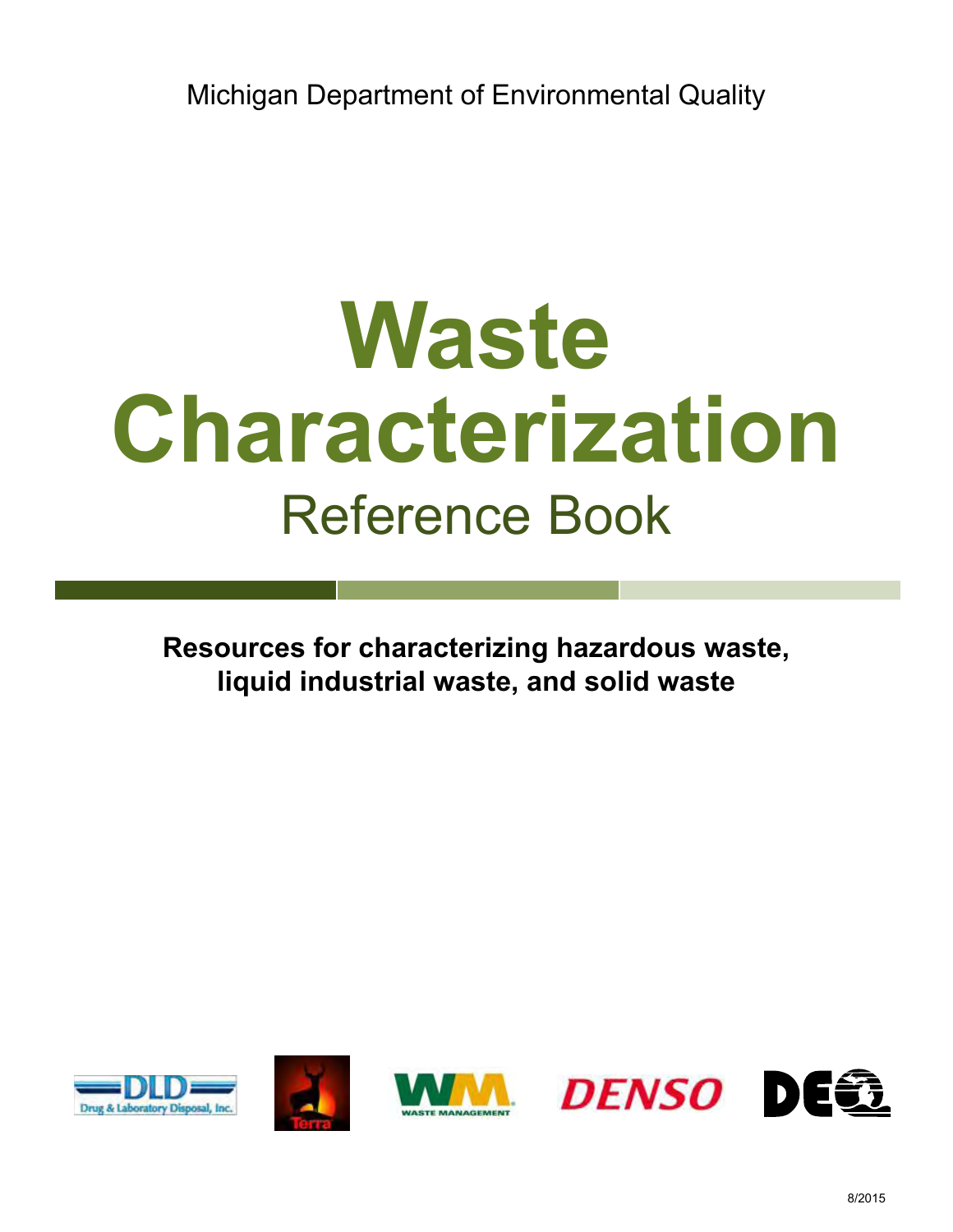This publication is intended for guidance only and may be impacted by changes in legislation, rules, policies, and procedures adopted after the date of publication. Although this publication makes every effort to teach users how to meet applicable compliance obligations, use of this publication doesn not constitute the rendering of legal advice.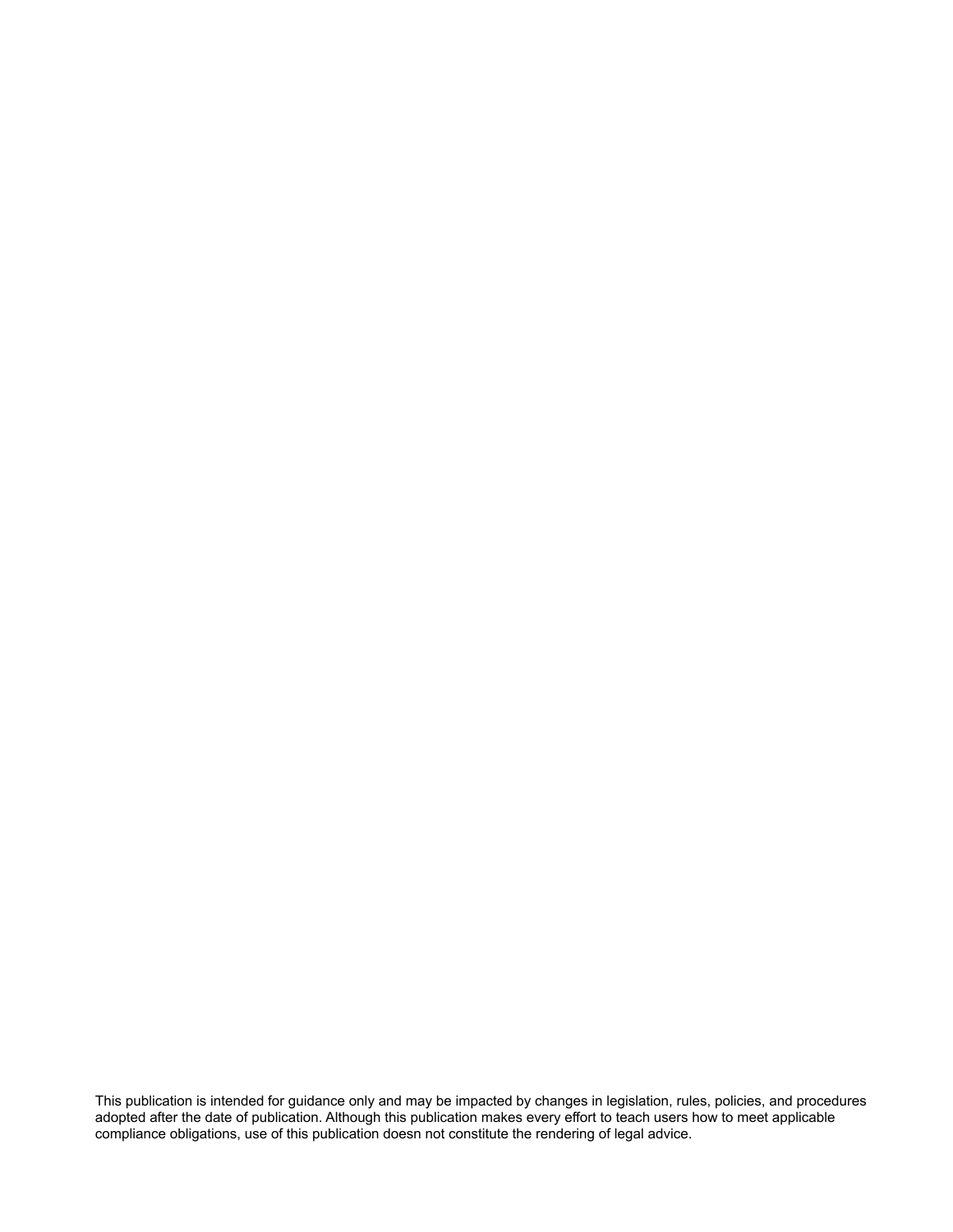# **Chapter 1 - Waste Characterization Regulations**

| Part 11 |  |
|---------|--|
|         |  |
|         |  |
|         |  |
|         |  |

# **Chapter 2 - Waste Characterization Questions, Records, & Examples**

#### **Chapter 3 - Interpretive Memos & Letters**

# **Chapter 4 - LDR Resources**

| 4-13. 4-13. 4-12. 4-12. 4-12. 4-12. 4-12. 4-12. 4-12. 4-12. 4-12. 4-13. 4-14. 4-14. 4-14. 4-12. 4-12 |  |
|------------------------------------------------------------------------------------------------------|--|
|                                                                                                      |  |
|                                                                                                      |  |

# **Chapter 5 - Hazardous Waste Variance & Delisting**

# **Chapter 6 - Sampling & Analysis**

|--|--|

#### **Chapter 7 - Subpart CC**